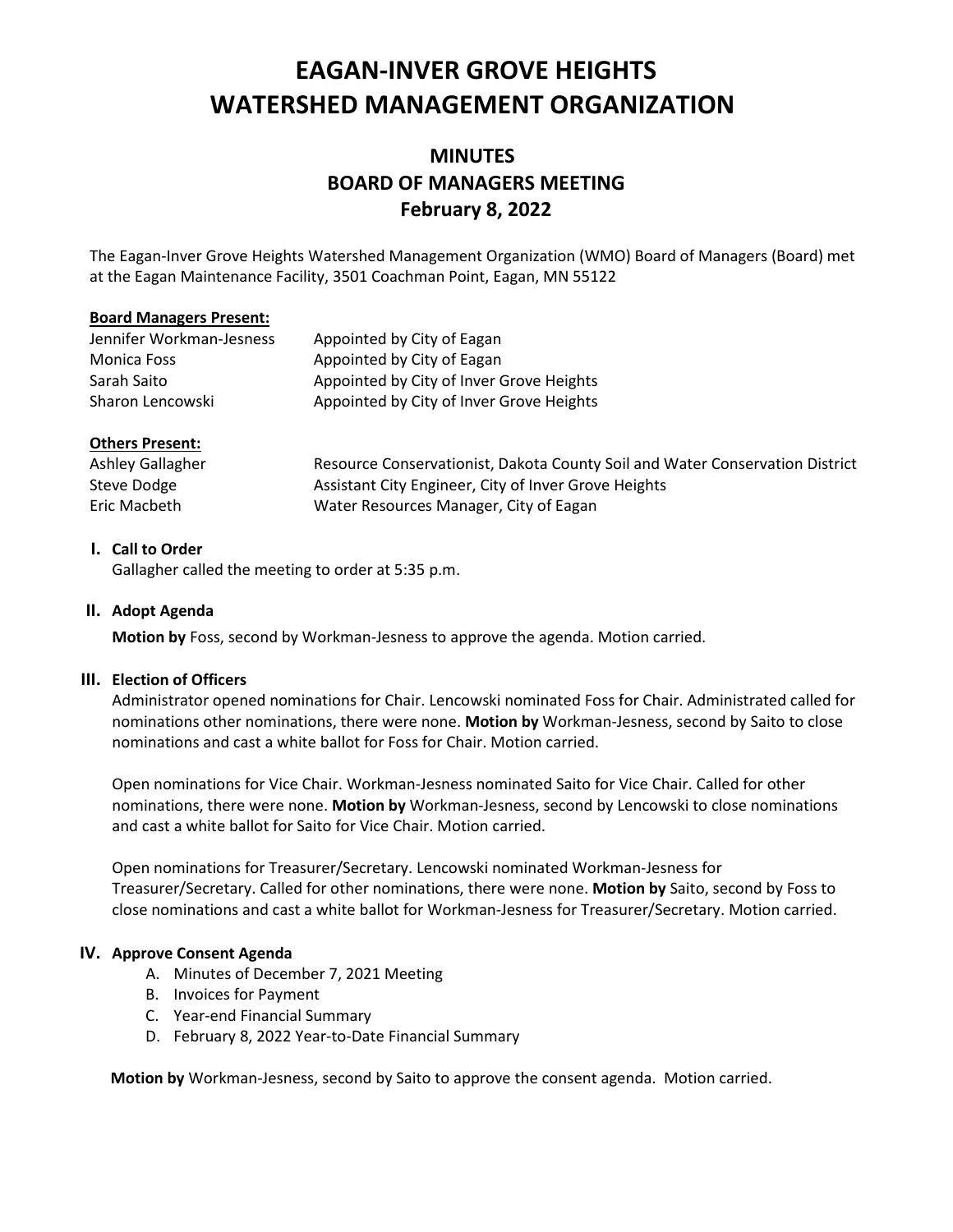#### **V. Convene Process for Metro Watershed Based Implementation Funding**

Gallagher provided overview of the information provided in the meeting packet. This is now the third round of watershed based funding, but the process has changed each time. This time the Watershed Planning Area (WPA) is the same as the WMO boundaries. The WPA is allocated the minimum amount of \$75,000. Eligible plans are the WMO Plan, County Groundwater and potentially SWCD Plan. Convene process brings together partners to develop list of projects. Last round the WMO Board approved Administrator to vote in this process. Administrator would communicate proposed projects with WMO.

**Motion by** Foss, second by Workman-Jesness to have the Administrator vote on behalf of the WMO during convene meetings. Motion carried.

#### **VI. Smart Salting Outreach Updates**

Unable to place sign and cups at Costco, however the following businesses have hung a sign and distributed cups: Ace Hardware, Cub Foods, Walmart, Home Depot and Hardware Hank. Gallagher and Foss will distribute more cups to those businesses. City of Eagan is also able to utilize and distribute cups. Difficult to track behavior change from this program but should continue to think about tracking. WMO may consider doing this program again next winter.

#### **VII. Rain Barrels Spring Distribution Planning**

Reymann had previously taken the lead on coordination with Hardware Hank. Gallagher will check-in with them about a spring distribution event for the remaining 26 barrels. WMO will again have a pre-sale order form online. If there is a Home and Garden Show, this would be a good opportunity to promote the rain barrel sale.

#### **VIII. Clean-up/Earth Day Planning**

Earth Day may be too early in the year and too busy. Goal is to tackle one lake at a time, as multiple at one time would spread the group too thin. Burr Oaks was proposed as this year's clean up event that could also be a memorial event for Joe Reymann. His birthday was May 14<sup>th</sup>, which is a Saturday. Board selected this day for the clean-up. Workman-Jesness will coordinate promotion of the event with City of Eagan communications staff. Trach pickers can be borrowed from the City of Eagan, so there should be no materials needed.

#### **IX. Water Checklist (Watershed Stars) Planning**

Discussion as to whether the list is more of an ideas list or an actual certification. Could add two questions at the end of the online survey 1) if they would like a follow-up visit with a Minnesota Water Steward and 2) if they would like a sign to place in their yard. Could have a focus group or poll others on their ideas. Sometimes its best to just get started, Bald Lake may be good starting area due to current active residents. Opportunities to promote this idea include Lake Fest and if City of Eagan is hosting any workshops (Gregg Thompson). Gallagher will get the checklist into survey monkey, with a deadline of before the Home and Garden Show. Gradation of list was discussed, and it was decided that its too difficult/time consuming to track levels. WMO will start by using the list as education tool.

#### **X. Eagan BMP Signage Updates**

There are four signs total, each is planned at a 2ft x 3ft size. Design is near complete but minor edits could still be made. No quotes have been solicited yet but Macbeth estimates around \$600-\$800 per sign and post. Was asked if there was installation deadline, and no deadline but spring would be nice. The Board supports the signage design and would be willing to cover some of the cost. Macbeth will try to get two quotes for the next WMO meeting. The idea of a tour was mentioned once the signs are installed.